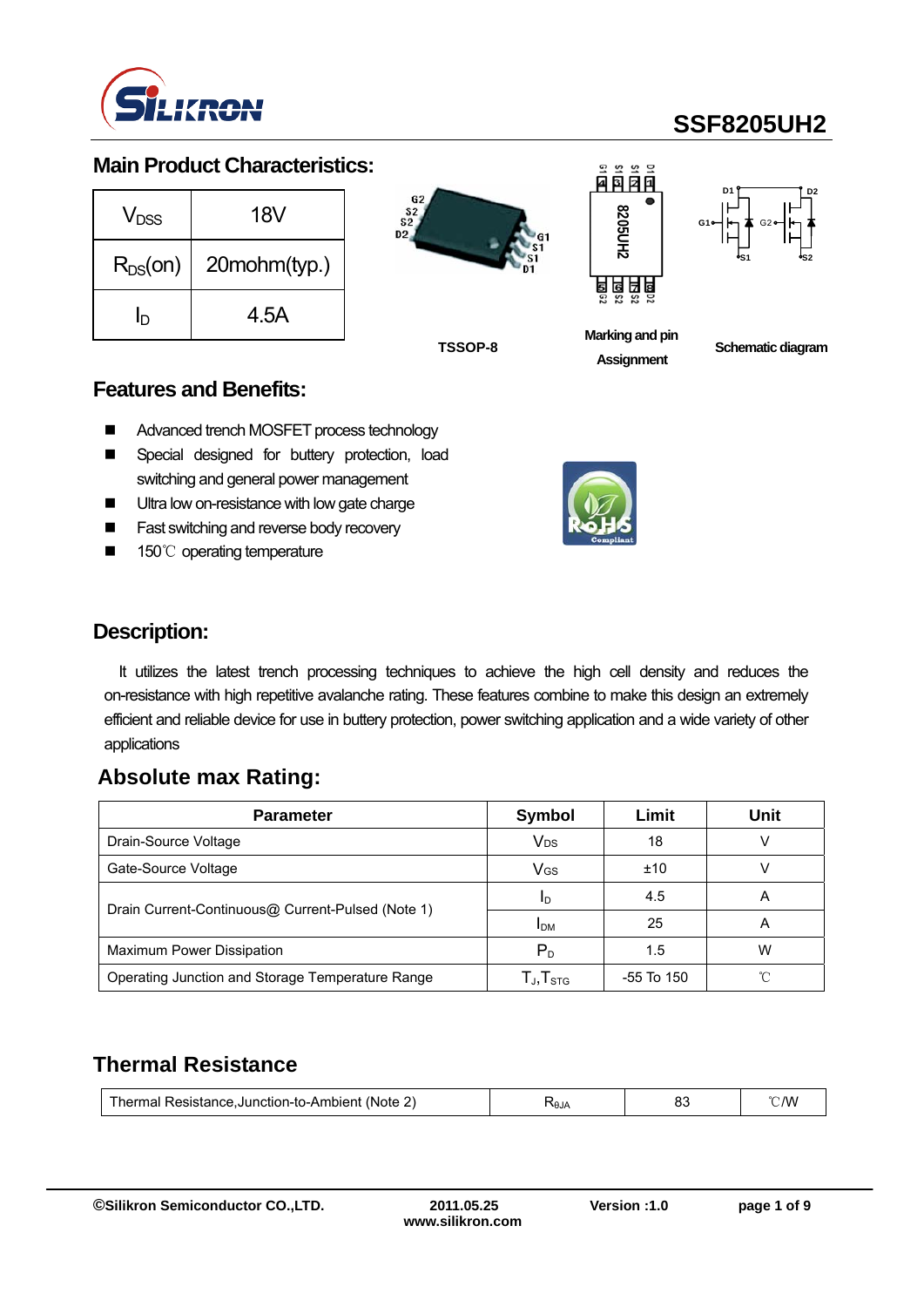

## **Electrical Characterizes** @T<sub>A</sub>=25℃ unless otherwise specified

| <b>Parameter</b>                          | <b>Symbol</b>                             | <b>Condition</b>                                        | Min | <b>Typ</b> | Max  | <b>Unit</b> |
|-------------------------------------------|-------------------------------------------|---------------------------------------------------------|-----|------------|------|-------------|
| OFF CHARACTERISTICS                       |                                           |                                                         |     |            |      |             |
| Drain-Source Breakdown Voltage            | <b>BV</b> <sub>DSS</sub>                  | $V_{GS}$ =0V I <sub>D</sub> =250µA                      | 18  |            |      | $\vee$      |
| Zero Gate Voltage Drain Current           | <b>l</b> <sub>DSS</sub>                   | $V_{DS}$ =18V, $V_{GS}$ =0V                             |     |            | 1    | μA          |
| Gate-Body Leakage Current                 | I <sub>GSS</sub>                          | $V_{GS}$ = $\pm$ 10V, V <sub>DS</sub> =0V               |     |            | ±100 | nA          |
| <b>ON CHARACTERISTICS (Note 3)</b>        |                                           |                                                         |     |            |      |             |
| Gate Threshold Voltage                    | $V_{GS(th)}$                              | $V_{DS} = V_{GS}I_D = 250 \mu A$                        | 0.5 | 0.8        | 1.2  | $\vee$      |
| Drain-Source On-State Resistance          |                                           | $V_{GS} = 4.5V, I_D = 4.5A$                             |     | 20         | 28   | $m\Omega$   |
|                                           | $R_{DS(ON)}$                              | $V_{GS} = 2.5V$ , $I_D = 3.5A$                          |     | 25         | 38   | $m\Omega$   |
| <b>Forward Transconductance</b>           | <b>g</b> <sub>FS</sub>                    | $V_{DS} = 5V$ , $I_D = 4.5A$                            |     | 10         |      | S           |
| <b>DYNAMIC CHARACTERISTICS (Note4)</b>    |                                           |                                                         |     |            |      |             |
| Input Capacitance                         | $C_{\text{lss}}$                          |                                                         |     | 800        |      | PF          |
| <b>Output Capacitance</b>                 | C <sub>oss</sub>                          | $V_{DS} = 8V$ , $V_{GS} = 0V$ ,<br>$F=1.0MHz$           |     | 155        |      | <b>PF</b>   |
| Reverse Transfer Capacitance              | C <sub>rss</sub>                          |                                                         |     | 125        |      | PF          |
|                                           | <b>SWITCHING CHARACTERISTICS (Note 4)</b> |                                                         |     |            |      |             |
| Turn-on Delay Time                        | $t_{d(on)}$                               |                                                         |     | 18.3       |      | nS          |
| Turn-on Rise Time                         | $t_{r}$                                   | $V_{DD} = 10V, I_D = 1A$                                |     | 4.8        |      | nS          |
| Turn-Off Delay Time                       | $t_{d(off)}$                              | $V_{GS}$ =4V, R <sub>GEN</sub> =10 $\Omega$             |     | 43.5       |      | nS          |
| <b>Turn-Off Fall Time</b>                 | $t_{\rm f}$                               |                                                         |     | 20         |      | nS          |
| <b>Total Gate Charge</b>                  | $Q_q$                                     |                                                         |     | 11         |      | nC          |
| Gate-Source Charge                        | $Q_{gs}$                                  | $V_{DS} = 10V, I_D = 4.5A,$<br>$V$ <sub>GS</sub> =4 $V$ |     | 2.2        |      | nC          |
| Gate-Drain Charge                         | $Q_{qd}$                                  |                                                         |     | 2.5        |      | nC          |
| <b>DRAIN-SOURCE DIODE CHARACTERISTICS</b> |                                           |                                                         |     |            |      |             |
| Diode Forward Voltage (Note 3)            | $V_{SD}$                                  | $V_{GS} = 0V$ , $I_S = 2A$                              |     | 0.8        | 1.2  | $\vee$      |
| Diode Forward Current (Note 2)            | $I_{\rm S}$                               |                                                         |     |            | 4.5  | A           |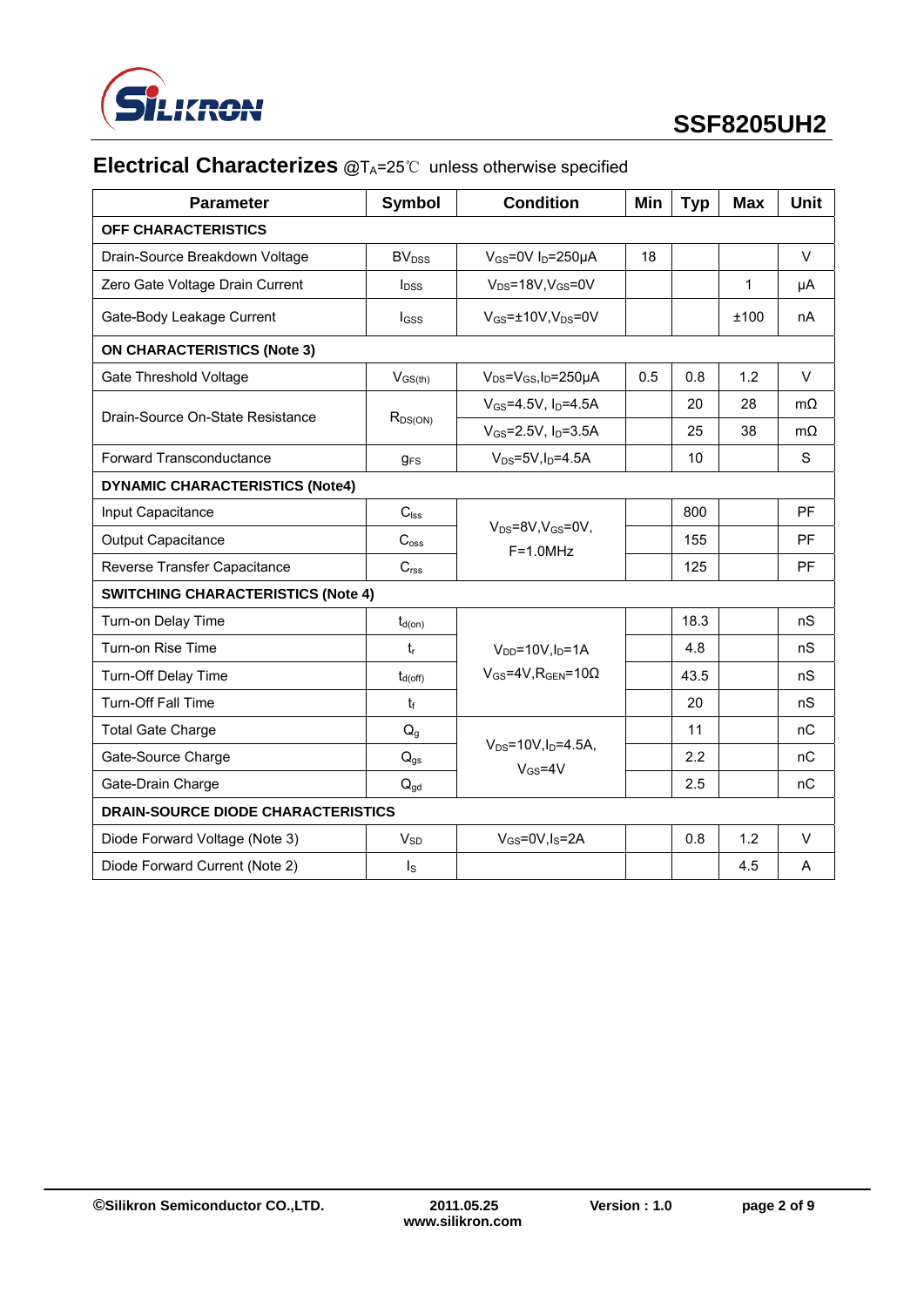

## **Test circuits and Waveforms**



### **NOTES:**

- 1. Repetitive Rating: Pulse width limited by maximum junction temperature.
- 2. Surface Mounted on FR4 Board, t ≤ 10 sec.
- 3. Pulse Test: Pulse Width ≤ 300μs, Duty Cycle ≤ 2%.
- 4. Guaranteed by design, not subject to production testing.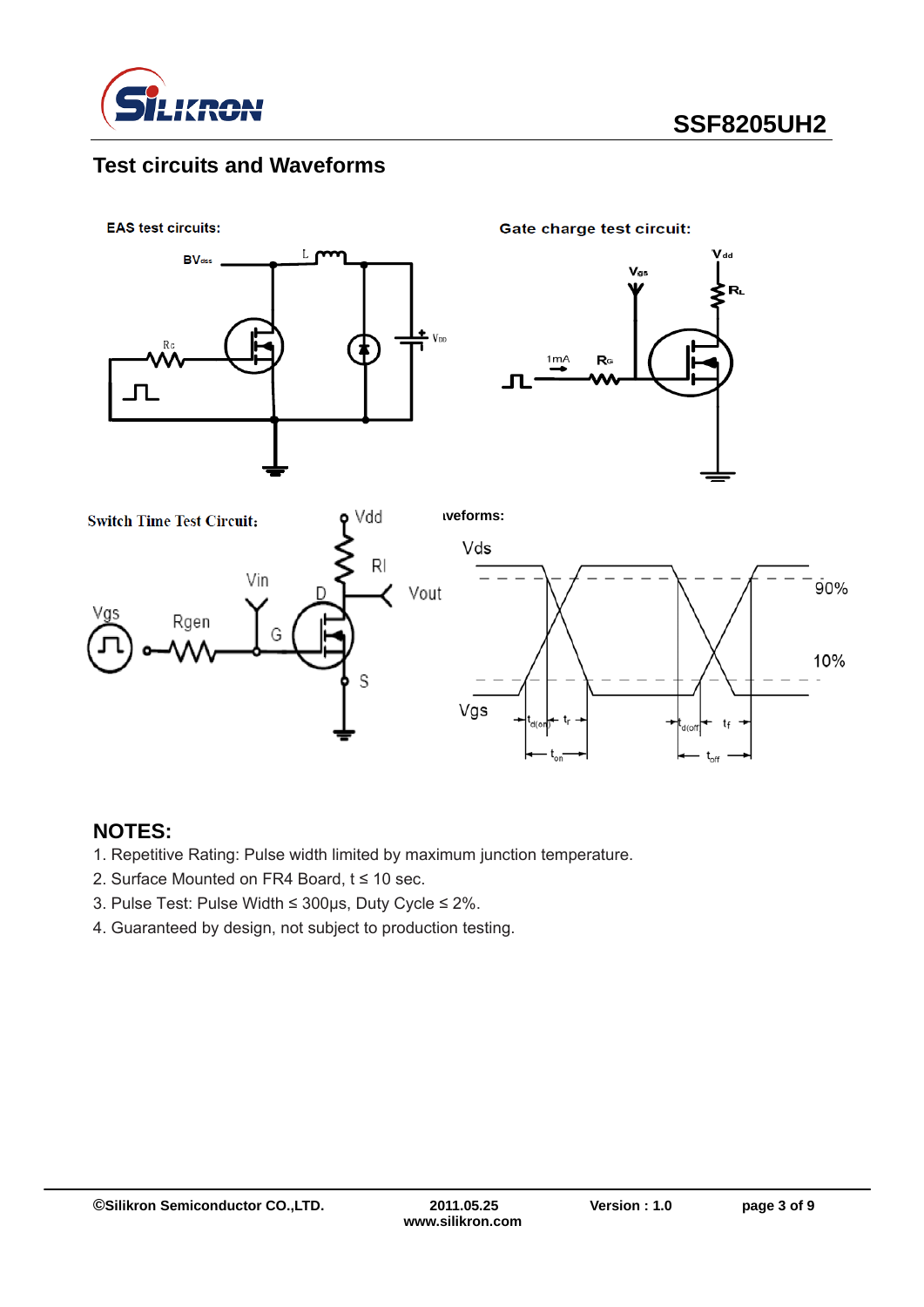















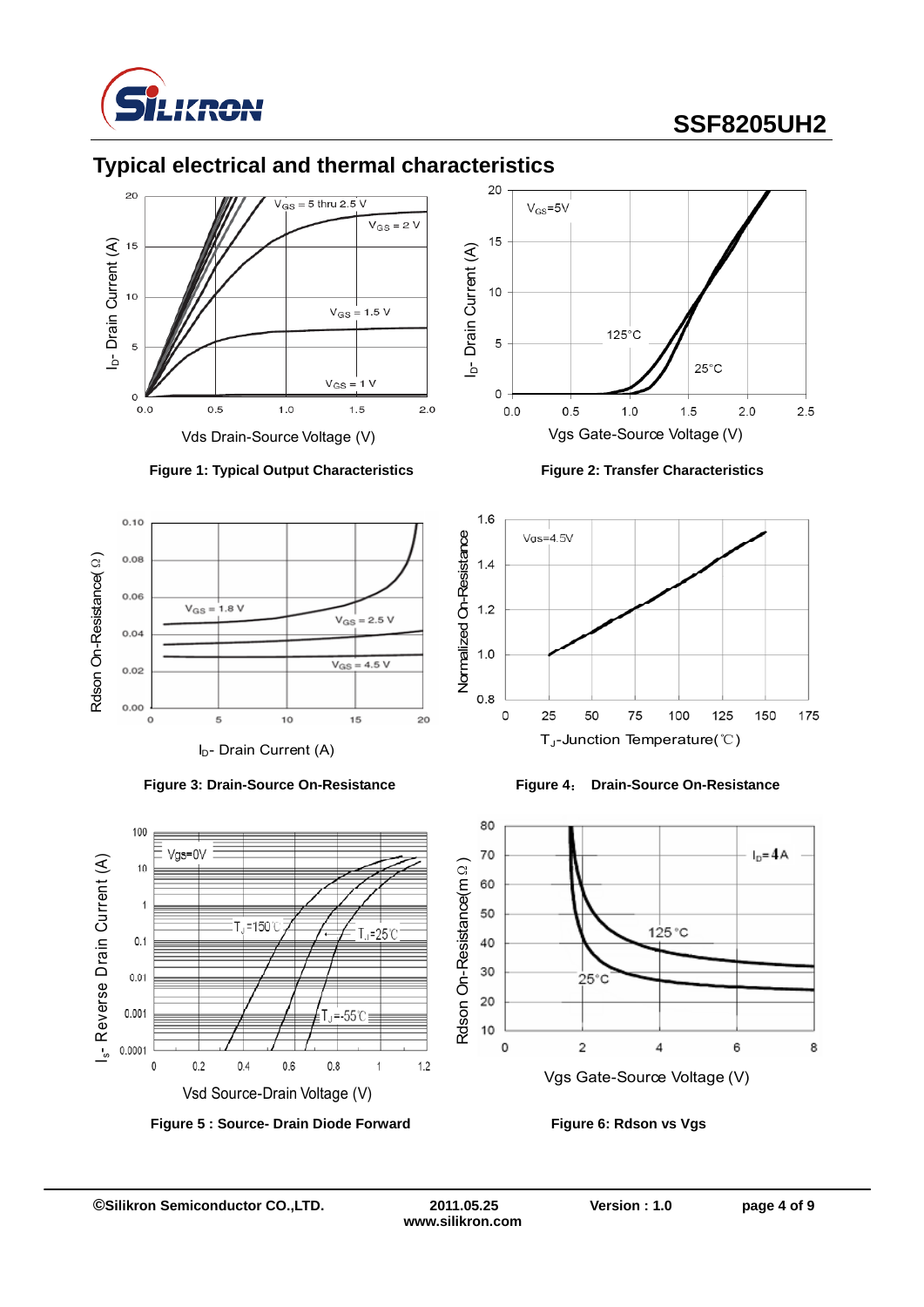

Vgs Gate-Source Voltage (V)

Vgs Gate-Source Voltage (V)

5

 $\overline{4}$ 

 $\overline{\mathbf{3}}$ 

 $\overline{\mathbf{c}}$ 

 $\overline{1}$ 

 $\mathbf 0$ 

 $\mathbf 0$ 

 $V_{DS} = 10V$ 

 $I<sub>D</sub> = 4A$ 

 $2.5$ 

5

# **SSF8205UH2**













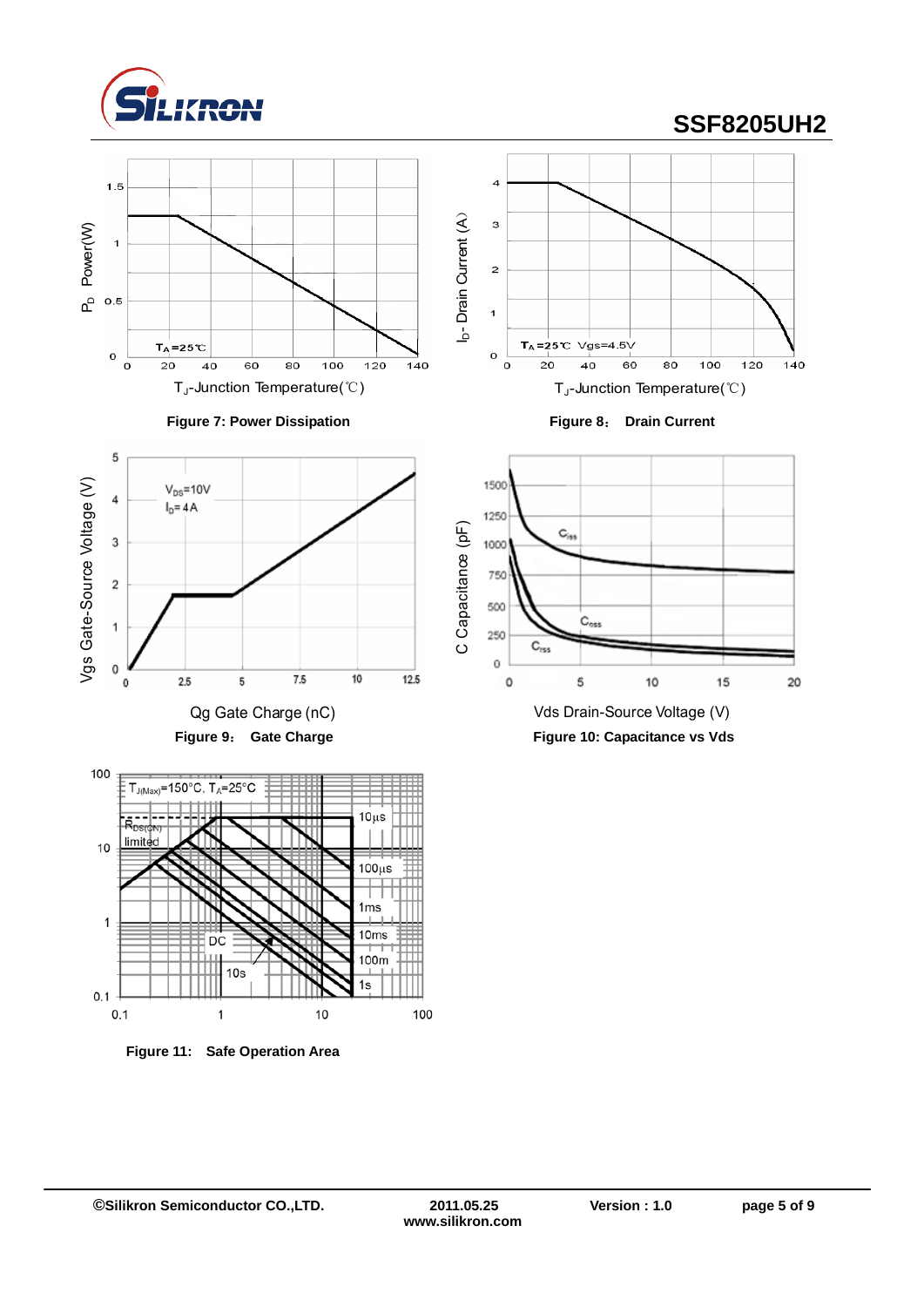



**Figure 12: Normalized Maximum Transient Thermal Impedance**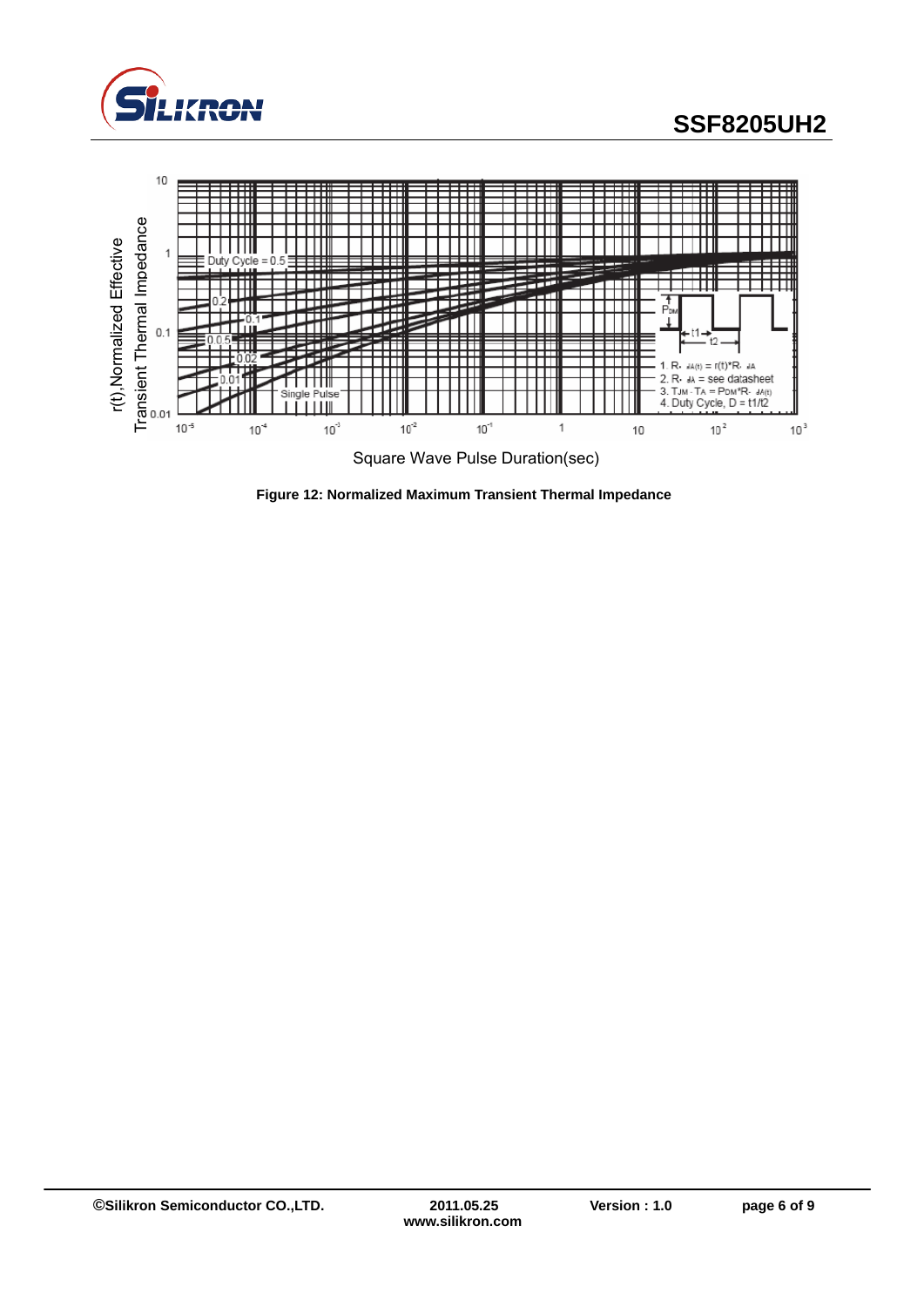

### **Mechanical Data**:







#### **RECOMMENDED LAND PATTERN**



#### **Dimensions in millimeters**

| Symbols  | Min.        | Nom.     | Max.      |  |
|----------|-------------|----------|-----------|--|
| А        |             |          | 1.20      |  |
| A1       | 0.05        |          | 0.15      |  |
| A2       | 0.80        | 1.00     | 1.05      |  |
| b        | 0.19        |          | 0.30      |  |
| C        | 0.09        |          | 0.20      |  |
| D        | 2.90        | 3.00     | 3.10      |  |
| E        |             | 6.40 BSC |           |  |
| E1       | 4.30        | 4.40     | 4.50      |  |
| $\Theta$ | 0.65 BSC    |          |           |  |
| L        | 0.45        | 0.60     | 0.75      |  |
| θ        | $0^{\circ}$ |          | $8^\circ$ |  |

#### Dimensions in inches

| Symbols | Min.        | Nom.      | Max.        |
|---------|-------------|-----------|-------------|
| Α       |             |           | 0.047       |
| A1      | 0.002       |           | 0.006       |
| А2      | 0.031       | 0.039     | 0.041       |
| b       | 0.007       |           | 0.012       |
| C       | 0.004       |           | 0.008       |
| D       | 0.114       | 0.118     | 0.122       |
| E       |             | 0.252 BSC |             |
| E1      | 0.169       | 0.173     | 0.177       |
| θ       | 0.026 BSC   |           |             |
| L       | 0.018       | 0.024     | 0.030       |
| θ       | $0^{\circ}$ |           | $8^{\circ}$ |

#### **NOTES**:

- 1. All dimensions are in millimeters.
- 2. Dimensions are inclusive of plating
- 3. Package body sizes exclude mold flash and gate burrs. Mold flash at the non-lead sides should be less than 6 mils.
- 4. Dimension L is measured in gauge plane.
- 5. Controlling dimension is millimeter, converted inch dimensions are not necessarily exact.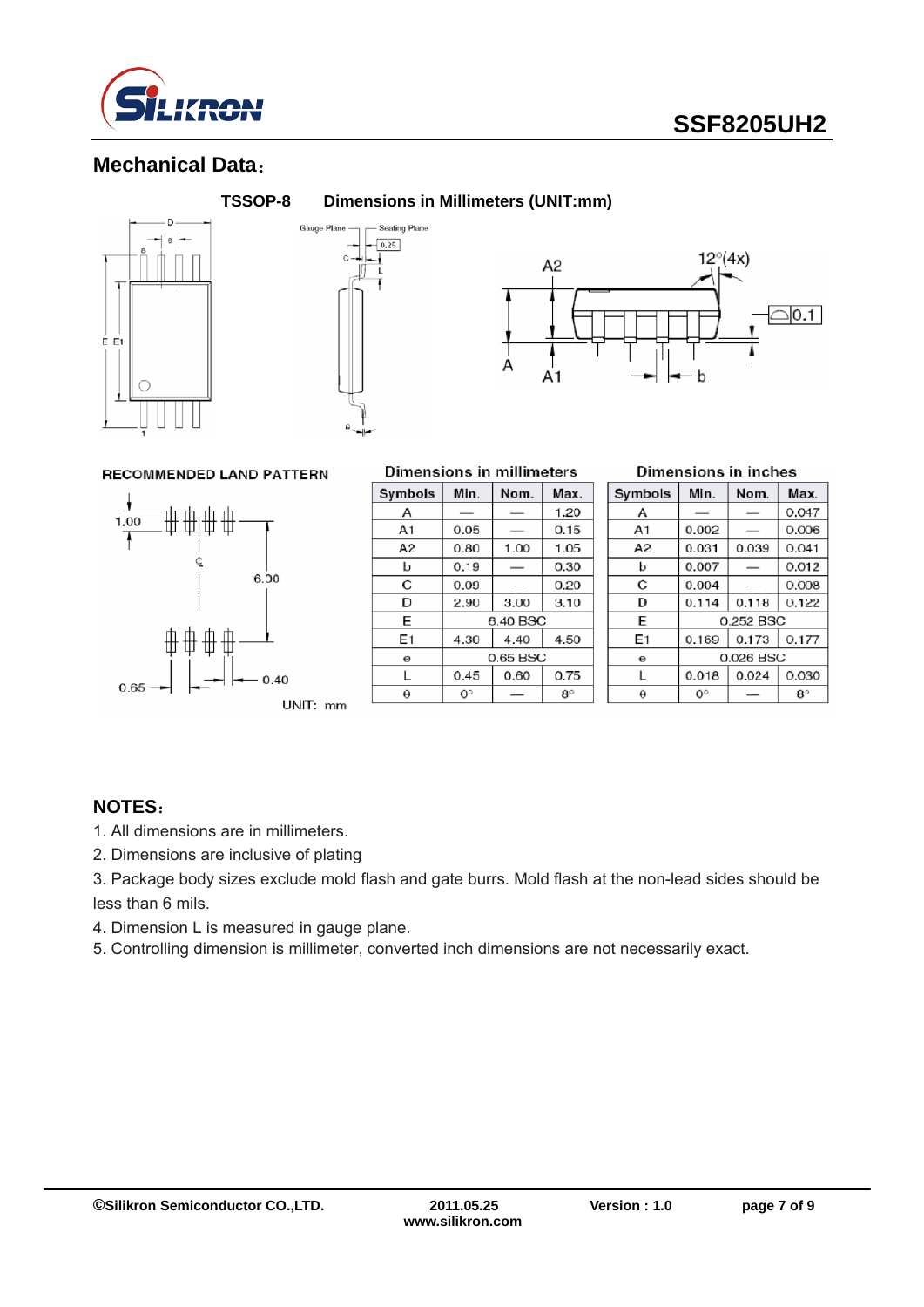

## **Ordering and Marking Information**

| <b>Device Marking: 8205UH2</b>     |  |
|------------------------------------|--|
| Package (Available)                |  |
| TSSOP-8                            |  |
| <b>Operating Temperature Range</b> |  |
| $C: -55$ to 150 °C                 |  |
|                                    |  |
|                                    |  |

## **Devices per Unit**

| Package        | Units/         | Tubes/           | Units/           | <b>Inner Boxes/</b> | Units/            |
|----------------|----------------|------------------|------------------|---------------------|-------------------|
| Type           | <b>Tube</b>    | <b>Inner Box</b> | <b>Inner Box</b> | <b>Carton Box</b>   | <b>Carton Box</b> |
| <b>TSSOP-8</b> | <b>3000pcs</b> | 2 <sub>pcs</sub> | 6000pcs          | 8pcs                | 48000pcs          |

### **Reliability Test Program**

| <b>Test Item</b>   | <b>Conditions</b>                         | <b>Duration</b> | <b>Sample Size</b>  |
|--------------------|-------------------------------------------|-----------------|---------------------|
| High               | T <sub>i</sub> =125℃ or 150℃ @            | 168 hours       | 3 lots x 77 devices |
| <b>Temperature</b> | 80% of Max                                | 500 hours       |                     |
| <b>Reverse</b>     | $V_{DS}$ / $V_{CES}$ /VR                  | 1000 hours      |                     |
| Bias(HTRB)         |                                           |                 |                     |
| High               | $T_i = 125^{\circ}$ or 150 °C $\circledR$ | 168 hours       | 3 lots x 77 devices |
| <b>Temperature</b> | 100% of Max $V_{\rm GSS}$                 | 500 hours       |                     |
| Gate               |                                           | 1000 hours      |                     |
| Bias(HTGB)         |                                           |                 |                     |